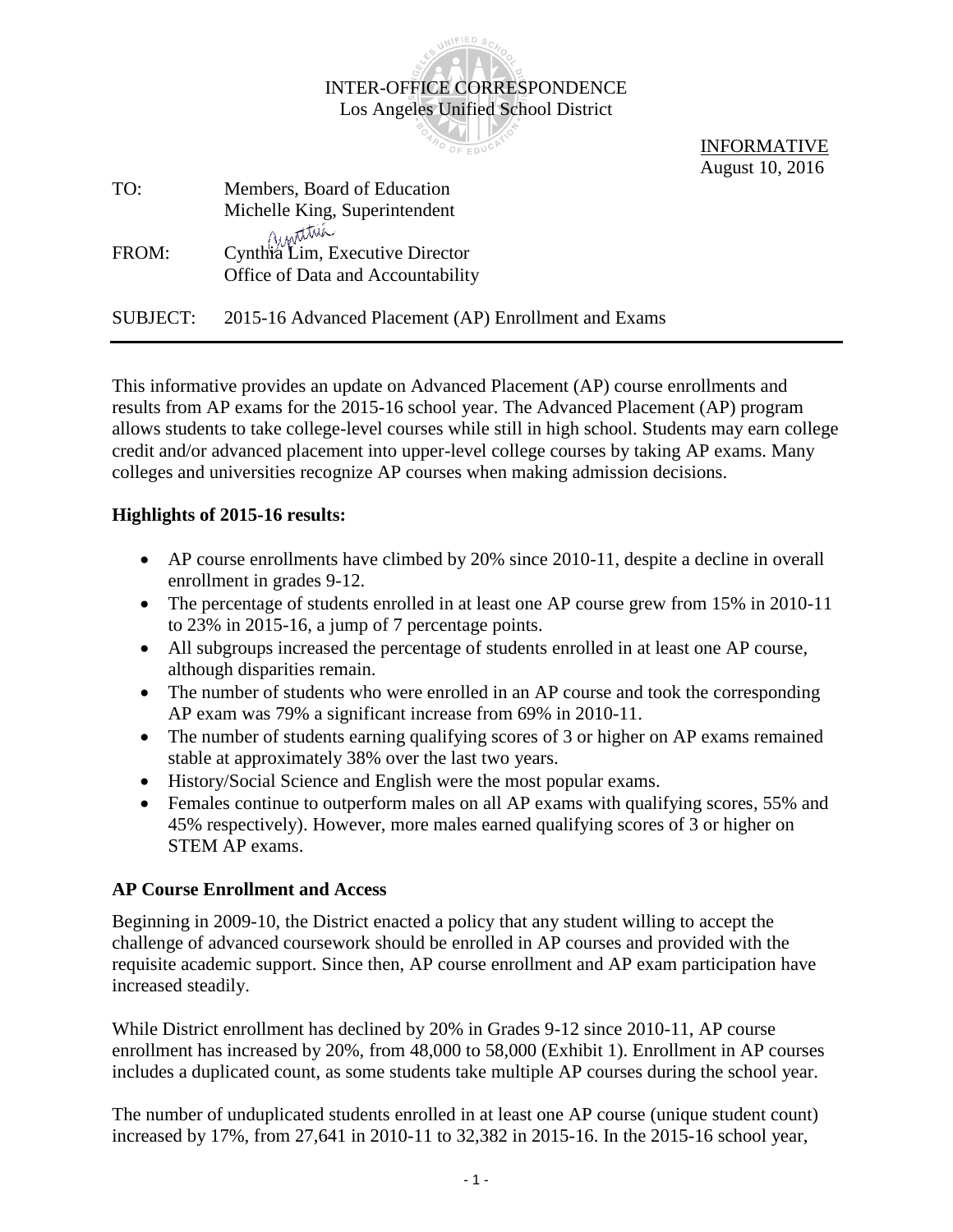over one-in-five (23%) students were enrolled in at least one AP course, compared with 15% in 2010-11.

| Ежного также больший больший многий союн эс Ени больший |             |             |             |             |             |             |                                                           |  |  |  |
|---------------------------------------------------------|-------------|-------------|-------------|-------------|-------------|-------------|-----------------------------------------------------------|--|--|--|
|                                                         | $2010 - 11$ | $2011 - 12$ | $2012 - 13$ | $2013 - 14$ | $2014 - 15$ | $2015 - 16$ | Increase/<br><b>Decrease</b><br>$10 - 11$ to<br>$15 - 16$ |  |  |  |
| Gr. 9-12 Enrollment                                     | 178,635     | 171.149     | 161,625     | 153,463     | 149.786     | 142,432     | $-20%$                                                    |  |  |  |
| AP Total Courses Enrolled                               | 48,717      | 52,998      | 54,980      | 55,862      | 59,084      | 58,633      | 20%                                                       |  |  |  |
| AP Enrollment<br>(Unique Student Count)                 | 27,641      | 29,540      | 29.894      | 30.122      | 31.678      | 32,382      | 17%                                                       |  |  |  |
| % Enrolled in AP Course                                 | 15%         | 17%         | 18%         | 20%         | 21%         | 23%         | 7%                                                        |  |  |  |

*Exhibit 1: District Enrollment and AP Course Enrollment*

The percentage of students enrolled in at least one AP course increased for all major subgroups since 2010-11. The percentage of females increased by 9 percentage points and for males, 6 percentage points. For Latino students the percentage enrolled in at least one AP course increased by 8 percentage points, from 13% in 2010-11 to 21% in 2015-16. The percentage of African American students, enrolled in at least one AP course, increased from 11% in 2010-11 to 17% in 2015-16. The percentage rose by 7% for Asian students and for white students by 8%.

|                                |                              | $2010 - 11$ | $2011 - 12$ | $2012 - 13$ | $2013 - 14$ | $2014 - 15$ | $2015 - 16$ | %<br>Increase/<br><b>Decrease</b><br>$10 - 11$ to<br>$15 - 16$ |
|--------------------------------|------------------------------|-------------|-------------|-------------|-------------|-------------|-------------|----------------------------------------------------------------|
| <b>All Students</b>            |                              | 16%         | 17%         | 18%         | 20%         | 21%         | 23%         | 7%                                                             |
| Gender                         | Female                       | 19%         | 20%         | 22%         | 23%         | 25%         | 28%         | 9%                                                             |
|                                | Male                         | 13%         | 15%         | 15%         | 16%         | 17%         | 19%         | 6%                                                             |
|                                |                              |             |             |             |             |             |             |                                                                |
|                                | African American             | 11%         | 12%         | 12%         | 14%         | 15%         | 17%         | 6%                                                             |
| Ethnicity                      | Asian                        | 37%         | 40%         | 42%         | 43%         | 44%         | 44%         | 7%                                                             |
|                                | Latino                       | 13%         | 15%         | 16%         | 17%         | 19%         | 21%         | 8%                                                             |
|                                | White                        | 26%         | 28%         | 31%         | 31%         | 32%         | 34%         | 8%                                                             |
|                                |                              |             |             |             |             |             |             |                                                                |
|                                | Economically Disadvantaged   | 15%         | 17%         | 19%         | 20%         | 27%         | 23%         | 8%                                                             |
| Non-Economically Disadvantaged |                              | 16%         | 18%         | 18%         | 20%         | 13%         | 28%         | 12%                                                            |
|                                |                              |             |             |             |             |             |             |                                                                |
| English Learner                |                              | 3%          | 3%          | 3%          | 2%          | 4%          | 3%          | 0%                                                             |
|                                | Reclassified English Learner | 20%         | 22%         | 24%         | 25%         | 24%         | 25%         | 5%                                                             |

*Exhibit 2: AP Course Enrollments by Subgroup*

Despite across-the-board increases, AP course enrollments display disproportionalities within subgroups. (Disproportionality occurs when there are more or fewer students from a particular group in relation to the general population.) For example, Latino students comprise 76% of the general population in grades 9-12 but 21% of Latinos enrolled in at least one AP course in 2015-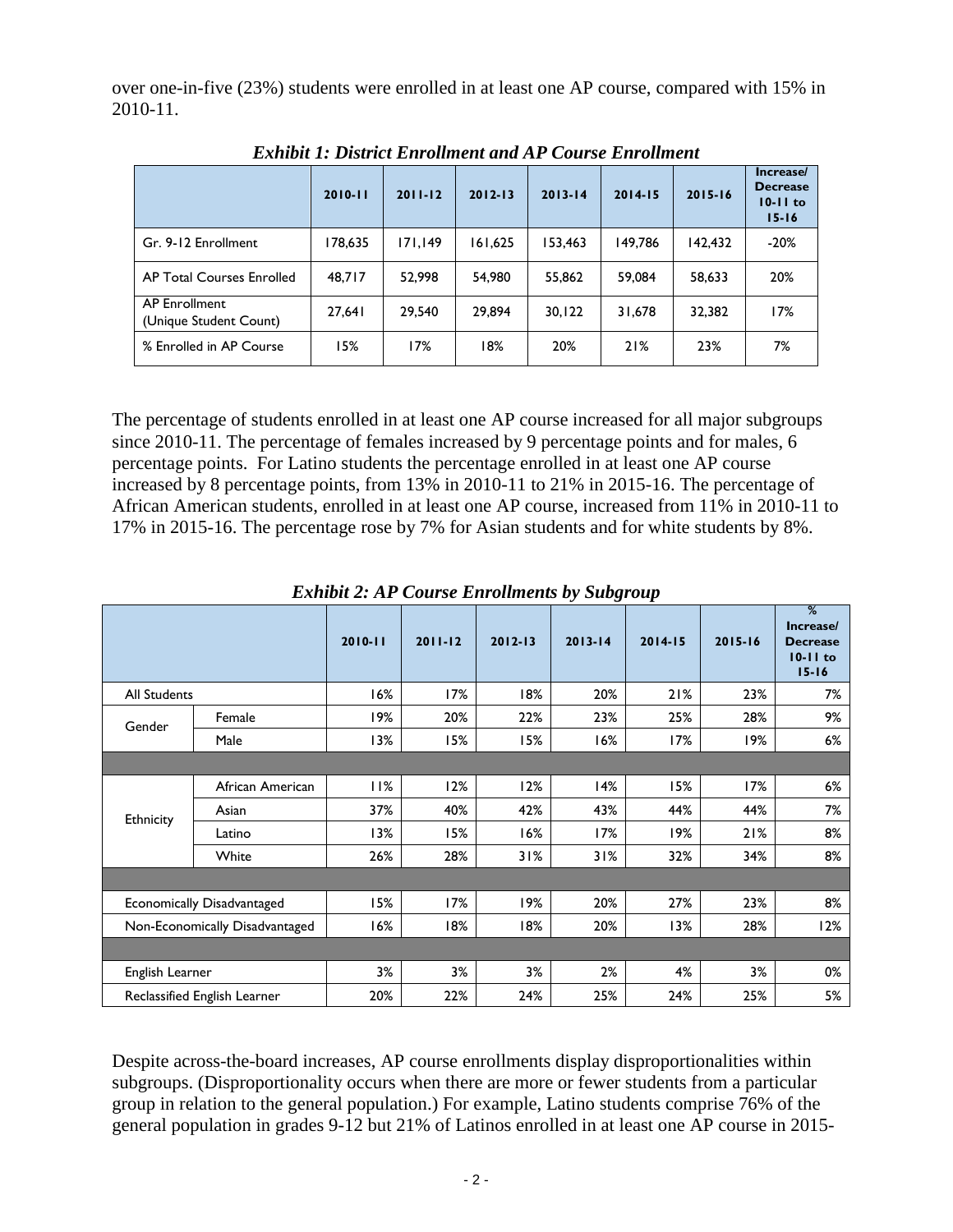16. By comparison, Asian students represent just 7% of the general population but 44% of Asian students enrolled in at least one AP course.



*Exhibit 3: 2015-16 Districtwide Enrollment vs AP Course Enrollment by Ethnicity*

Students can take AP exams even if they are not enrolled in AP courses. Conversely, students can enroll in AP courses and not take the AP exams. The District goal is that all students enrolled in AP courses also take the corresponding AP exams. The percentage of students enrolled in AP courses who took the corresponding AP exam has increased every year since 2010-11 (Exhibit 4). In 2015-16, 81% of students enrolled in AP courses took the corresponding AP exam, compared with 69% in 2010-11.

|                                                                          | $2010 - 11$ | $2011 - 12$ | $2012 - 13$ | $2013 - 14$ | $2014 - 15$ | $2015 - 16$ | Increase/<br><b>Decrease</b><br>$10-11$ to<br>$15 - 16$ |
|--------------------------------------------------------------------------|-------------|-------------|-------------|-------------|-------------|-------------|---------------------------------------------------------|
| <b>AP Enrollment</b>                                                     | 48,717      | 52.998      | 54,980      | 55,862      | 59,084      | 58,633      | 20%                                                     |
| Of Students Enrolled in AP Courses, #<br>Who Take Corresponding AP Exams | 33,481      | 36.403      | 36,403      | 43,097      | 45,851      | 46,334      | 38%                                                     |
| Of Students Enrolled in AP Courses, %<br>Who Take Corresponding AP Exams | 69%         | 69%         | 66%         | 77%         | 78%         | 79%         | 10%                                                     |

*Exhibit 4: Of Students Enrolled in AP Courses, How Many Take Corresponding AP Exams*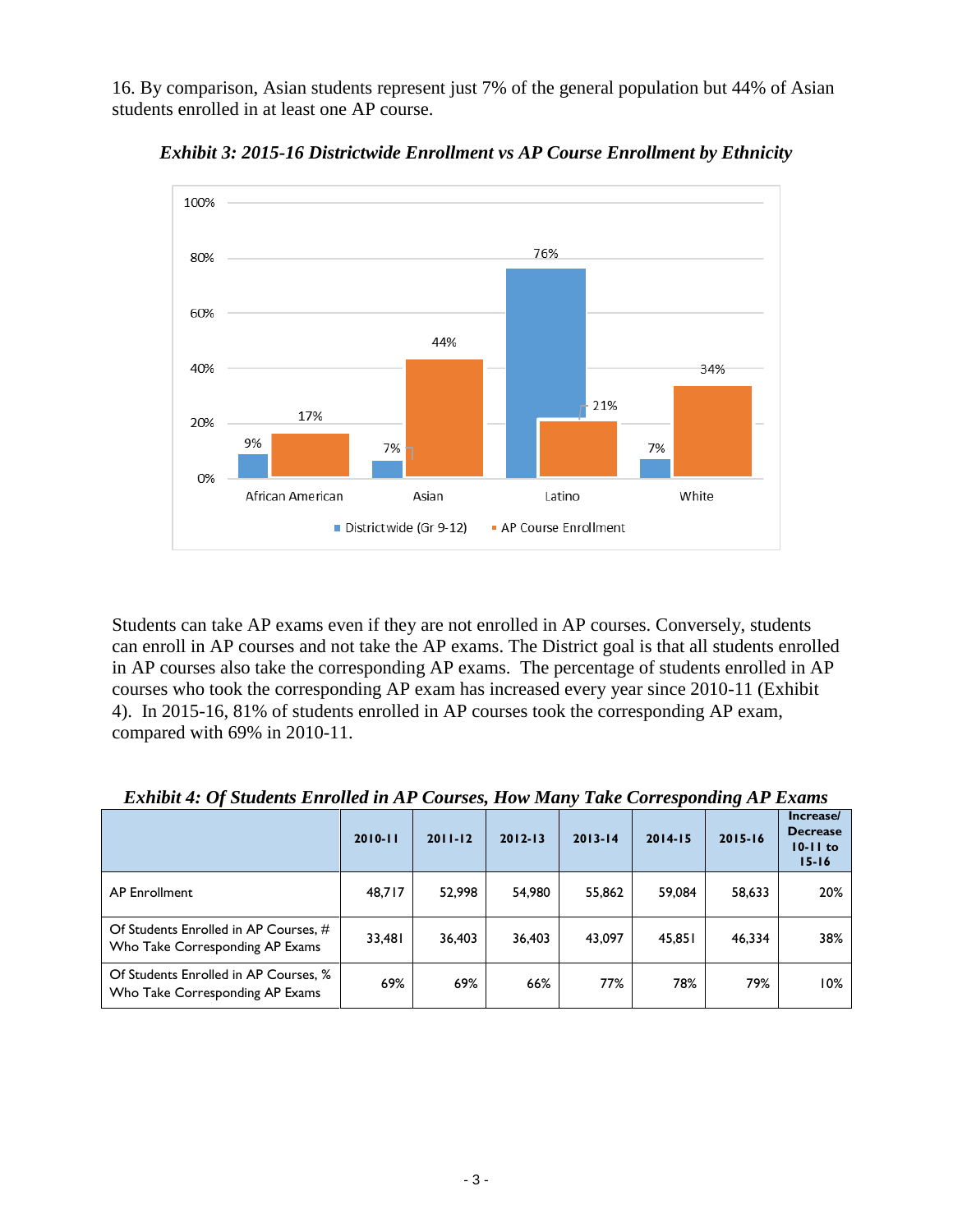## **Performance on AP Exams**

AP Exam scores are reported on a 5-point scale:

- $5 =$  Extremely well-qualified
- **4** = Well-qualified
- $3 =$ Oualified
- $2 =$ Possibly qualified
- **1** = No recommendation credit or advanced placement

A qualifying AP Exam score of 3 or higher indicates that a student is qualified to receive college credit or advanced placement at a college or university. Some colleges and universities use AP test scores to exempt students from introductory coursework; others use them to place students in higher designated courses; some do both. In addition, completing AP courses may help students qualify for scholarships. According to the College Board, 31% of colleges and universities look at AP experience when making scholarship decisions.

Between 2010-11 and 2015-16, the number of AP exams taken by students increased by 12,687 from 37,014 to a record-high of 49,701. Last year, 38% or 18,886 test takers earned scores of 3 or higher, meaning they qualified to receive college credit or advanced placement. While the number of students earning a qualifying score has increased from 14,435 (2010-11) to 18,886 (2015-16), the percentage of exams with a qualifying score of 3 or higher has remained between 38% to 40% over the past five years.



*Exhibit 5: Number of Exams taken to Percentage of AP Exams with Qualifying Scores*

When analyzed by ethnicity, white and Asian students had a higher percentage of qualifying scores (58% and 46% respectively), compared with African American and Latino students (23% and 33% respectively). However, African American and Latino students had a greater percentage increase in the number of AP exams taken (17% and 49% respectively) from 2010-11 through 2015-16.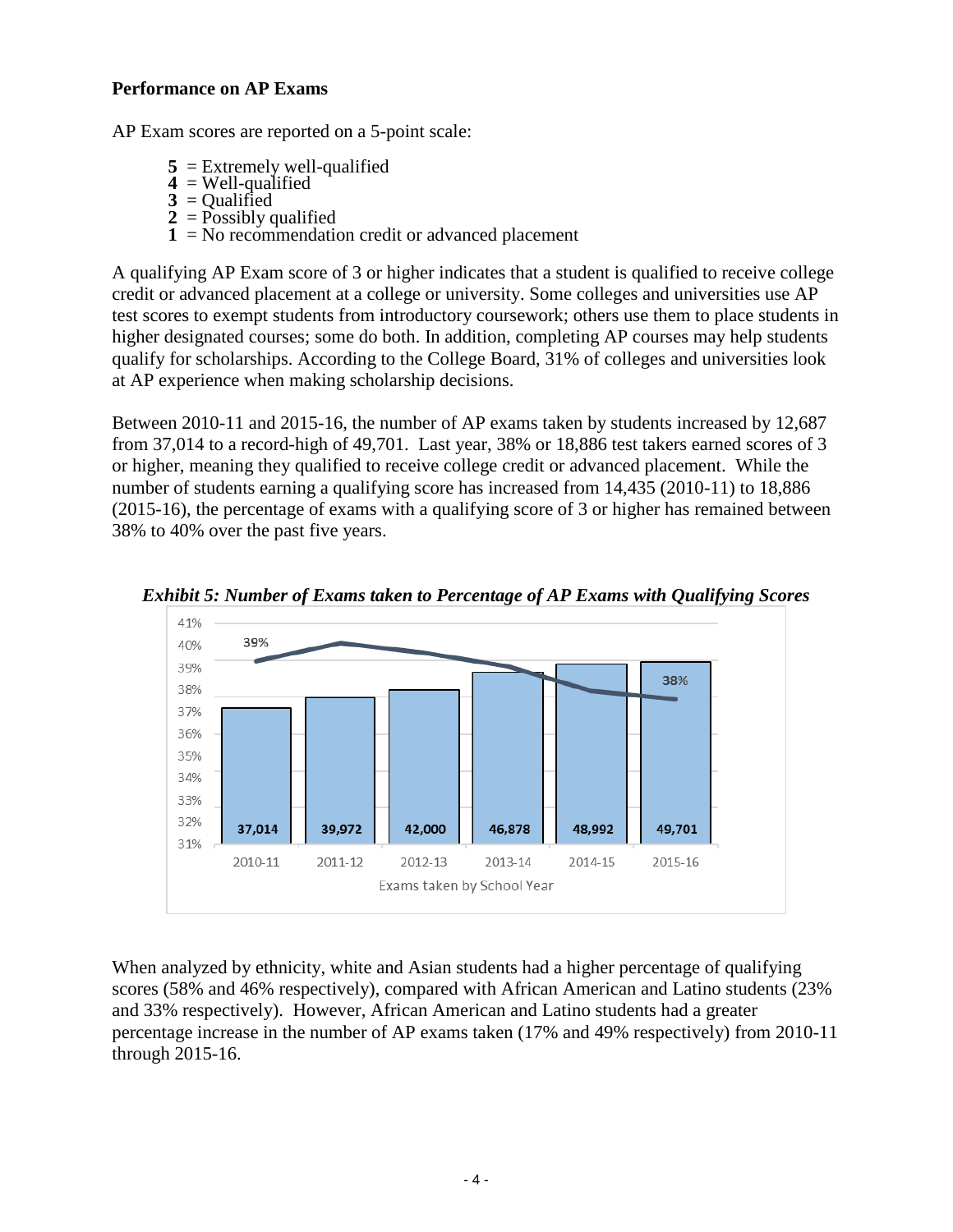|                                               | $2010 - 11$               | $2011 - 12$ | $2012 - 13$ | $2013 - 14$ | $2014 - 15$ | $2015 - 16$ | Increase/<br><b>Decrease</b><br>$10 - 11$ to<br>$15 - 16$ |  |  |  |  |
|-----------------------------------------------|---------------------------|-------------|-------------|-------------|-------------|-------------|-----------------------------------------------------------|--|--|--|--|
|                                               | <b>All AP Exams Taken</b> |             |             |             |             |             |                                                           |  |  |  |  |
| All Students                                  | 37,014                    | 39,972      | 42,000      | 46,878      | 48,992      | 49,701      | 34%                                                       |  |  |  |  |
| African American                              | 2,033                     | 2,183       | 2,115       | 2,377       | 2,530       | 2,384       | 17%                                                       |  |  |  |  |
| Asian                                         | 7,757                     | 8,192       | 8,457       | 8,915       | 8,606       | 7,979       | 3%                                                        |  |  |  |  |
| Latino                                        | 22,456                    | 24,520      | 25,994      | 29,664      | 31,743      | 33,471      | 49%                                                       |  |  |  |  |
| White                                         | 4,613                     | 4,896       | 5,280       | 5,687       | 5,784       | 5,635       | 22%                                                       |  |  |  |  |
| AP Exams with Qualifying Score of 3 or Higher |                           |             |             |             |             |             |                                                           |  |  |  |  |
| All Students                                  | 39%                       | 40%         | 40%         | 39%         | 38%         | 38%         | 1%                                                        |  |  |  |  |
| African American                              | 24%                       | 25%         | 24%         | 22%         | 21%         | 23%         | -1%                                                       |  |  |  |  |
| Asian                                         | 47%                       | 48%         | 47%         | 47%         | 47%         | 46%         | -1%                                                       |  |  |  |  |
| Latino                                        | 34%                       | 34%         | 34%         | 34%         | 33%         | 33%         | -1%                                                       |  |  |  |  |
| White                                         | 60%                       | 62%         | 61%         | 60%         | 57%         | 58%         | $-2%$                                                     |  |  |  |  |

*Exhibit 6: AP Exams Taken and Qualifying Score of 3 or Higher by Ethnicity*

Exhibit 7 displays the gap in AP exam performance by ethnic subgroup. While all ethnic subgroups show year-over-year increases in the number of AP exams taken, the percentage of AP exams with qualifying scores of 3 or higher has remained stable. In 2015-16, white and Asian students had the largest percentage of AP exams with qualifying scores (58% and 46% respectively), while African American and Latino students had the smallest percentage of AP exams with qualifying scores (23% and 33% respectively).



*Exhibit 7: AP Exams with Qualifying Scores by Ethnic Subgroup*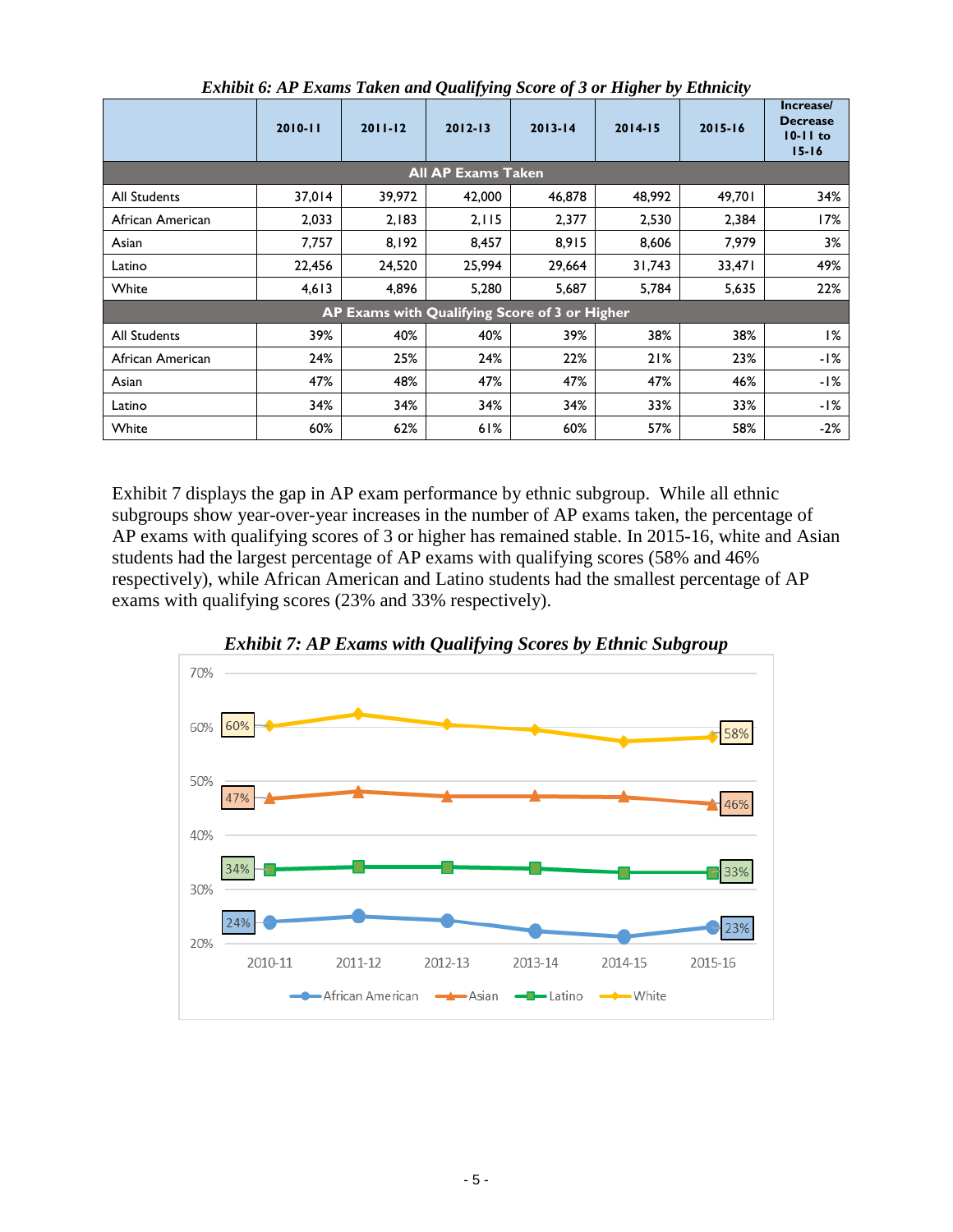The percentage of AP exams taken by students from a socio-economically disadvantaged background has increased by 39%, from 27,663 in 2010-11 to 38,459 in 2015-16. In 2015-16, 34% of the exams taken by students with low-income backgrounds had a qualifying score of 3 or higher compared to 49% of exams taken by non-low income students.

| Latinon 0. Al Lawins Tunch with Quant fing been of 6 of Higher by Hicome Level |             |             |             |             |             |             |                                                           |  |  |  |
|--------------------------------------------------------------------------------|-------------|-------------|-------------|-------------|-------------|-------------|-----------------------------------------------------------|--|--|--|
|                                                                                | $2010 - 11$ | $2011 - 12$ | $2012 - 13$ | $2013 - 14$ | $2014 - 15$ | $2015 - 16$ | Increase/<br><b>Decrease</b><br>$10 - 11$ to<br>$15 - 16$ |  |  |  |
| <b>All AP Exams Taken</b>                                                      |             |             |             |             |             |             |                                                           |  |  |  |
| All Students                                                                   | 37.014      | 39.972      | 42,000      | 46,878      | 48.992      | 49.701      | 34%                                                       |  |  |  |
| Economically                                                                   |             |             |             |             |             |             |                                                           |  |  |  |
| Disadvantaged                                                                  | 27,663      | 30,149      | 32, 133     | 35,777      | 28,146      | 38,459      | 39%                                                       |  |  |  |
| Non-Economically                                                               |             |             |             |             |             |             |                                                           |  |  |  |
| Disadvantaged                                                                  | 9,351       | 9,823       | 9,867       | 11,101      | 20,846      | 11,242      | 20%                                                       |  |  |  |
| AP Exams with Qualifying Score of 3 or Higher                                  |             |             |             |             |             |             |                                                           |  |  |  |
| <b>All Students</b>                                                            | 39%         | 40%         | 40%         | 39%         | 38%         | 38%         | -1%                                                       |  |  |  |
| Economically                                                                   |             |             |             |             |             |             |                                                           |  |  |  |
| Disadvantaged                                                                  | 35%         | 36%         | 37%         | $36\%$      | 35%         | 34%         | -1%                                                       |  |  |  |
| Non-Economically                                                               |             |             |             |             |             |             |                                                           |  |  |  |
| Disadvantaged                                                                  | 51%         | 52%         | 48%         | 49%         | 42%         | 49%         | -1%                                                       |  |  |  |

*Exhibit 8: AP Exams Taken and Qualifying Score of 3 or Higher by Income Level*

Although the number of AP exams taken by English Learners has declined by 24% since 2010- 11, the percentage earning qualifying scores has increased by 24% during this same period. Among Reclassified Fluent English Proficient (RFEP) students, 33% had qualifying scores of 3 or higher.

| <b>Exhibit 9: AP Exams Taken and Qualifying Score of 3 or Higher by Language</b> |
|----------------------------------------------------------------------------------|
| <i><b>Classification</b></i>                                                     |

|                                               | $2010 - 11$ | $2011 - 12$ | $2012 - 13$ | $2013 - 14$ | $2014 - 15$ | $2015 - 16$ | Increase/<br><b>Decrease</b><br>$10-11$ to<br>$15 - 16$ |  |  |  |
|-----------------------------------------------|-------------|-------------|-------------|-------------|-------------|-------------|---------------------------------------------------------|--|--|--|
| <b>All AP Exams Taken</b>                     |             |             |             |             |             |             |                                                         |  |  |  |
| <b>All Students</b>                           | 37.014      | 39.972      | 42,000      | 46.878      | 48.992      | 49.701      | 34%                                                     |  |  |  |
| English Learner                               | 78 I        | 585         | 643         | 392         | 666         | 597         | $-24%$                                                  |  |  |  |
| <b>Reclassified FEP</b>                       | 20.938      | 22.294      | 22.713      | 24.782      | 24.093      | 23,785      | 14%                                                     |  |  |  |
| AP Exams with Qualifying Score of 3 or Higher |             |             |             |             |             |             |                                                         |  |  |  |
| <b>All Students</b>                           | 39%         | 40%         | 40%         | 39%         | 38%         | 38%         | $-2%$                                                   |  |  |  |
| English Learner                               | 37%         | 44%         | 43%         | 57%         | 53%         | 61%         | 24%                                                     |  |  |  |
| <b>Reclassified FEP</b>                       | 36%         | 36%         | 36%         | 35%         | 34%         | 33%         | $-2%$                                                   |  |  |  |

When examining qualifying scores by subject area for 2015-16, the greatest number of exams were taken in History/Social Science (16,440), followed by English (11,941). Math, Science and World Language/Culture exams numbered in the 6,500 range. The fewest exams were taken in Arts with 956.

When examining AP exams by qualifying scores, students had the highest success rate with World Language/Culture exams with 85% of students attaining a 3 or higher. Of the 956 exams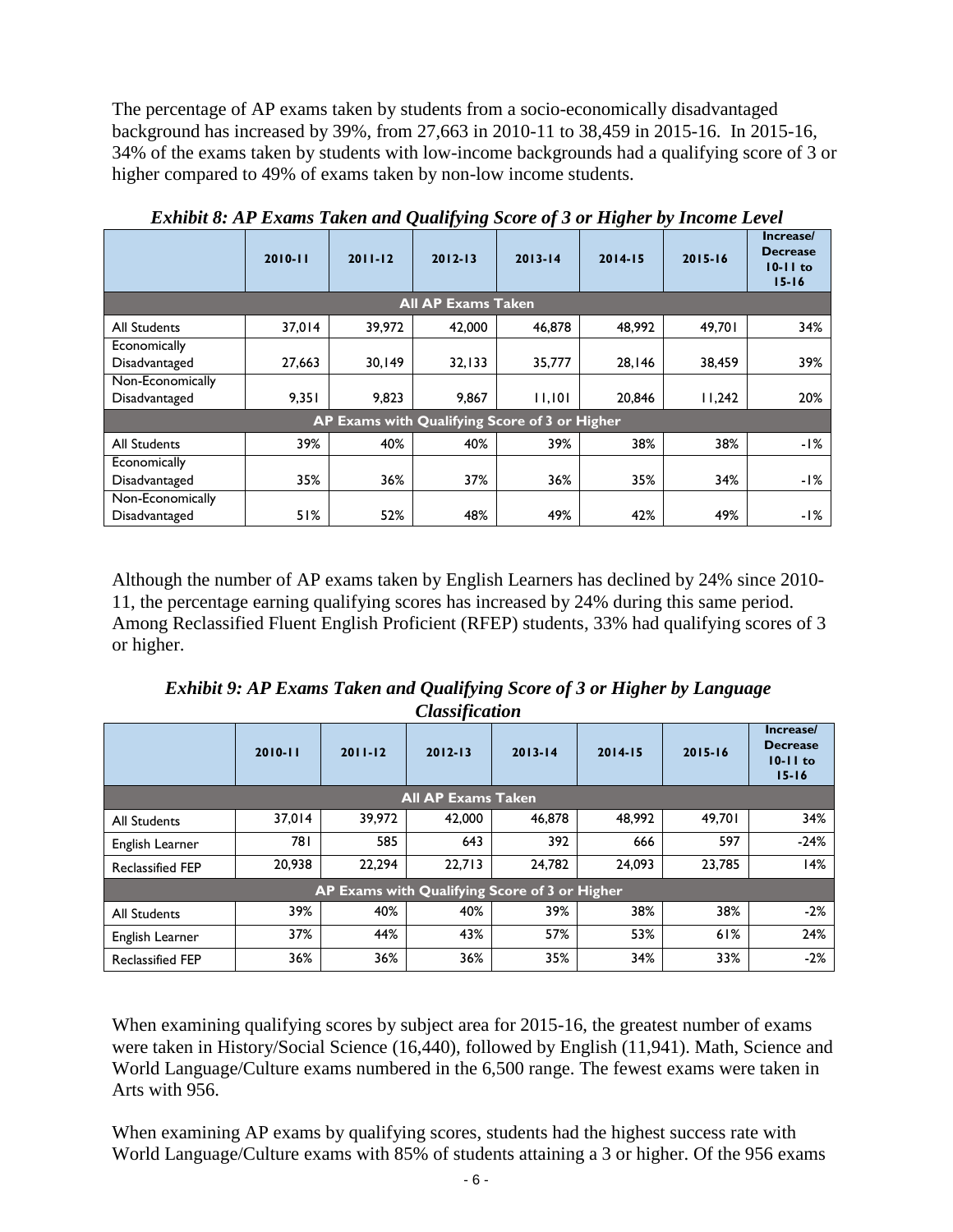in Arts, 61% scored 3 or higher. In Math and Computer Science exams, 37% scored 3 or higher. Students had the most difficulty attaining a qualifying score of 3 or higher on AP Science exams, with a qualifying score rate of 25%.



*Exhibit10: 2015-16 AP Exams Taken and Qualifying Scores by Subject Area*

A goal of the District is to increase the number of students in Science, Technology, Engineering and Math (STEM) courses and to assist them in mastering content. AP Math, Computer Science, and Science exams measure student performance in STEM-related content. The number of students taking AP exams in STEM-related subjects has increased annually since 2010-11 with the exception of Science in 2015-16.

|                                               | $2010 - 11$ | $2011 - 12$ | $2012 - 13$           | $2013 - 14$ | $2014 - 15$ | $2015 - 16$ | Increase/<br><b>Decrease</b><br>$10-11$ to<br>$15 - 16$ |  |  |
|-----------------------------------------------|-------------|-------------|-----------------------|-------------|-------------|-------------|---------------------------------------------------------|--|--|
|                                               |             |             | <b>AP Exams Taken</b> |             |             |             |                                                         |  |  |
| All STEM Exams                                | 9,092       | 10, 174     | 10.974                | 12,108      | 13,334      | 13,467      | 48%                                                     |  |  |
| <b>Mathematics</b>                            | 4,072       | 4,697       | 4,689                 | 5,673       | 5,956       | 6,184       | 52%                                                     |  |  |
| <b>Computer Science</b>                       | 119         | 134         | 178                   | 234         | 351         | 356         | 199%                                                    |  |  |
| Science                                       | 4,901       | 5,343       | 6,107                 | 6,201       | 7,027       | 6,927       | 41%                                                     |  |  |
| AP Exams with Qualifying Score of 3 or Higher |             |             |                       |             |             |             |                                                         |  |  |
| All STEM Exams                                | 33%         | 35%         | 36%                   | 35%         | 32%         | 31%         | $-2%$                                                   |  |  |
| <b>Mathematics</b>                            | 38%         | 40%         | 41%                   | 40%         | 38%         | 38%         | 0%                                                      |  |  |
| <b>Computer Science</b>                       | 27%         | 37%         | 43%                   | 38%         | 21%         | 30%         | 3%                                                      |  |  |
| Science                                       | 29%         | 30%         | 32%                   | 30%         | 27%         | 25%         | $-4%$                                                   |  |  |

*Exhibit 11: AP Exams Taken and Qualifying Score of 3 or Higher by STEM Area*